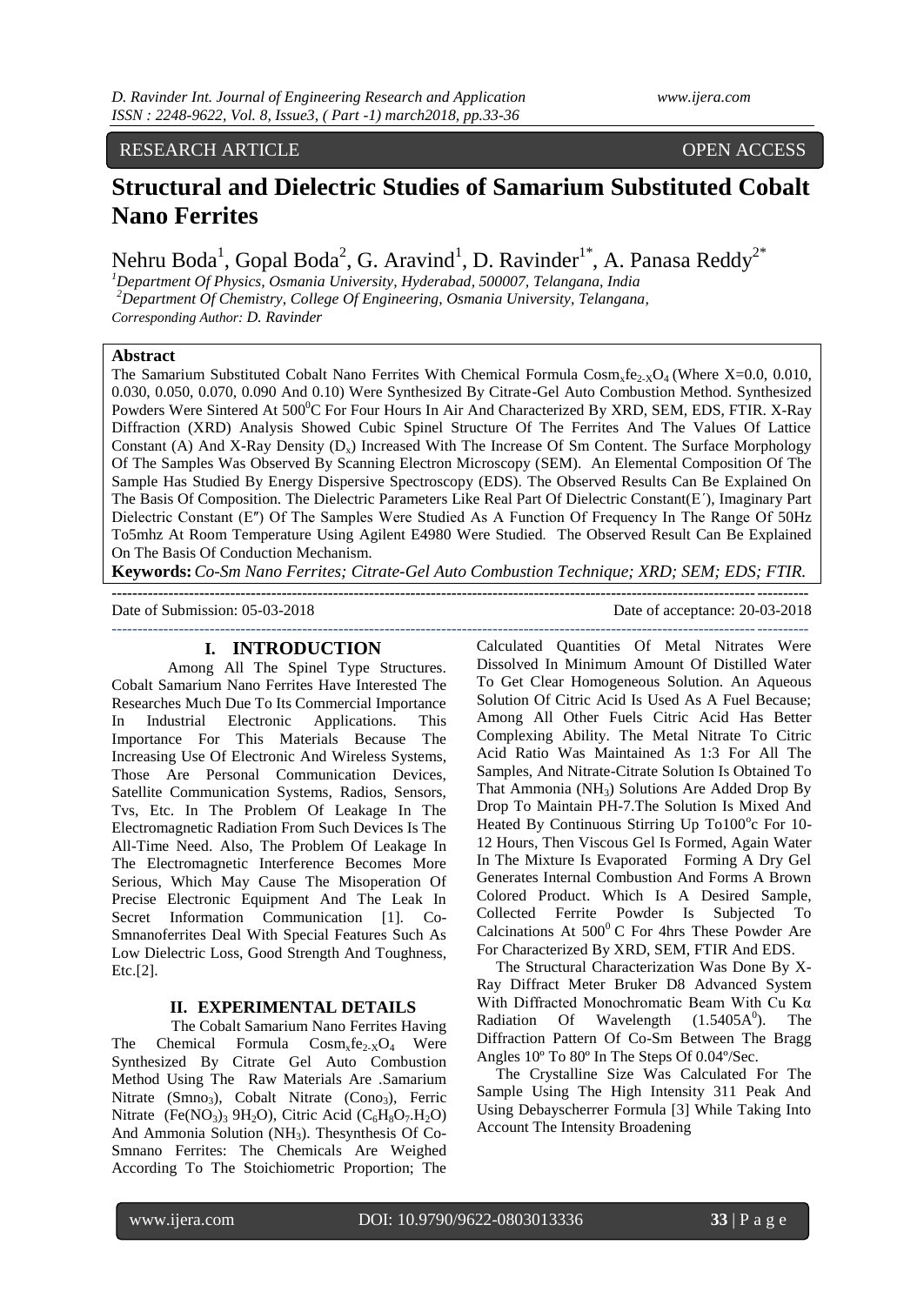The Crystalline Size Of The Sample  $\beta \cos \theta$ λ  $D = \frac{0.91}{\beta \cos \theta}$ 

(1)

Where  $\lambda$  The Wavelength Of X-Ray Is Used.  $\beta$ Is The Width Of Diffraction Peak I, E. Full Width Half Maximum (FWHM),  $\theta$  Is The Peak Position. Lattice Parameter (A) [4].Of The Sample Was

Calculated By The Formula  $a = d * \sqrt{h^2 + k^2 + l^2}$  (2)

 Where A Is Lattice Constant, (Hkl) Are The Miller Indices, D Is The Inter Planner Space

The X-Ray Density [5] Of The Prepared Sample Was Calculated Using The Relation

$$
d_X = \frac{nM}{a^3 N} \text{G/Cm}^3 \tag{3}
$$

 $\alpha_X - a_{3N} S$ . Since N Is The Number Of Molecules In A Unit Cell Of Spinel Lattice (N=8), M= Molecular Weight Of The Sample, A Is The Lattice Parameter And N Is The Avogadro Number.

The Distance Between The Magnetic Ions (Hoping Length) On A-Site (Tetrahedral) And B Site (Octahedral) Is Calculated According To The Following Relations

 $D_a = 0.25a\sqrt{3}$  And  $D_b = 0.25a\sqrt{2}$  [6] (4) The Drift Mobility  $(M_d)$  Of The Charge Carrier In The Synthesized Samples Is Calculated Using The Fallowing Relation

#### **III. RESULT AND DISCUSSION 3.1. XRD Analysis**

 A Phase Analysis Using X-Ray Diffraction Technique Was Performed To Conform The Formation Of Single-Phase Cubic Spinel Structure As Shown In Figure (1) With No Extra Lines Corresponding To Any Other Crystallographic Phase. The Results Obtained From XRD Pattern For All The Samples Of  $Cosm_xfe_{2-x}O_4$  With The (Hkl) Values Corresponding To The Diffraction Peaks Of Different Planes (220), (311), (400), (422), (511), And (440)

Are Spinel Cubic Phase The Calculated Values Of Crystalline Size For The Different Compositions Are Given In The Table (1). It Can Be Seen From The Table That The Values Of The Crystal Size Varies From 11nm To 17nm Of The Various Sm Concentrations



Fig.1. XRD Pattern Of Cosm<sub>x</sub>fe<sub>2-X</sub>O<sub>4</sub> Nano Crystalline Ferrite

Table1. Crystalline Size (D), Lattice Parameter (A), X-Ray Density  $(D_x)$ , Expert Density  $(D_e)$ , Happing Length A, B- Site.

| Ferrite                                                 | D[nm] | a       | dx               | $d_F$                        | $A -$       | <b>B-</b>   |
|---------------------------------------------------------|-------|---------|------------------|------------------------------|-------------|-------------|
| composition                                             |       | $[A^0]$ | $\text{[gm/cc]}$ | $\lceil \text{gm/cc} \rceil$ | $site(d_A)$ | $site(d_B)$ |
| CoFe <sub>2</sub> O <sub>4</sub>                        | 23.78 | 8.419   | 5.222            | 5.151                        | 3.6454      | 2.9761      |
| $CoSm0.010Fe1.90O4$                                     | 21.95 | 8.428   | 5.227            | 5.165                        | 3.6493      | 2.9793      |
| CoSm <sub>0.030</sub> Fe <sub>1.97</sub> O <sub>4</sub> | 14.63 | 8.431   | 5.263            | 5.198                        | 3.6506      | 2.9803      |
| $CoSm0.050Fe1.95O4$                                     | 26.75 | 8.441   | 5.286            | 5.191                        | 3.6549      | 2.9838      |
| $CoSm0070Fe103O4$                                       | 21.94 | 8.449   | 5.313            | 5.255                        | 3.6584      | 2.9867      |
| $\cos m_0$ 090 $Fe_1$ 91 $O_4$                          | 21.95 | 8.453   | 5.347            | 5.271                        | 3.6601      | 2.9881      |
| $CoSm0.10Fe1.9O4$                                       | 17.55 | 8.458   | 5.358            | 5.298                        | 3.6623      | 2.9899      |

 The Lattice Parameter Values Of All The Composition Of Samarium Doped Cobalt Nano Ferrites Have Been Calculated From The D- Spacing And Are Given In The Table (1). A Plot Is Drown Between The Lattice Parameter Vs Samarium Composition Is Shown In Fig. (2).





 The Variation Of Lattice Constant With  $\text{Sm}^{3+}$  Content In Cosm<sub>x</sub>fe<sub>2-X</sub>O<sub>4</sub> (Where X=0.0, 0.010, 0.030, 0.050, 0.070 0.090 And 0.10) Is Observed That The Lattice Parameter Increases With Increase In Smcontent. This Is Attributed To Replacement Of Smaller Ionic Radii Fe (0.69A°) By Larger Ionic Radii Sm<sup>3+</sup> (1.098A°) Ions. This Linear Variation Indicates That The Co-Sm Ferrite System Obeys Vegard's Law [7].

 From Fig (3) Shows The X-Ray Density (Dx) Vs Sm Concentration, The X-Ray Density (Dx) Is Depend On The Lattice Parameter And Molecular Weight Of The Sample. From The Table (1) We Can Observe That Molecular Weight Of The Sample Is Increases With Samarium Concentration And Lattice Parameter Is Also Increases With The Increase Of Sm Compositions. This May Due To The Grater Atomic Weight Of Sm (150.36gm/Mol) And Lesser Atomic Weight Of Fe(55.845gm/Mo)[8] The Sample.



#### **3.2. Morphology By SEM**

 Morphology Of Co-Sm Prepared Samples Was Done By Using Scanning Electron Microscope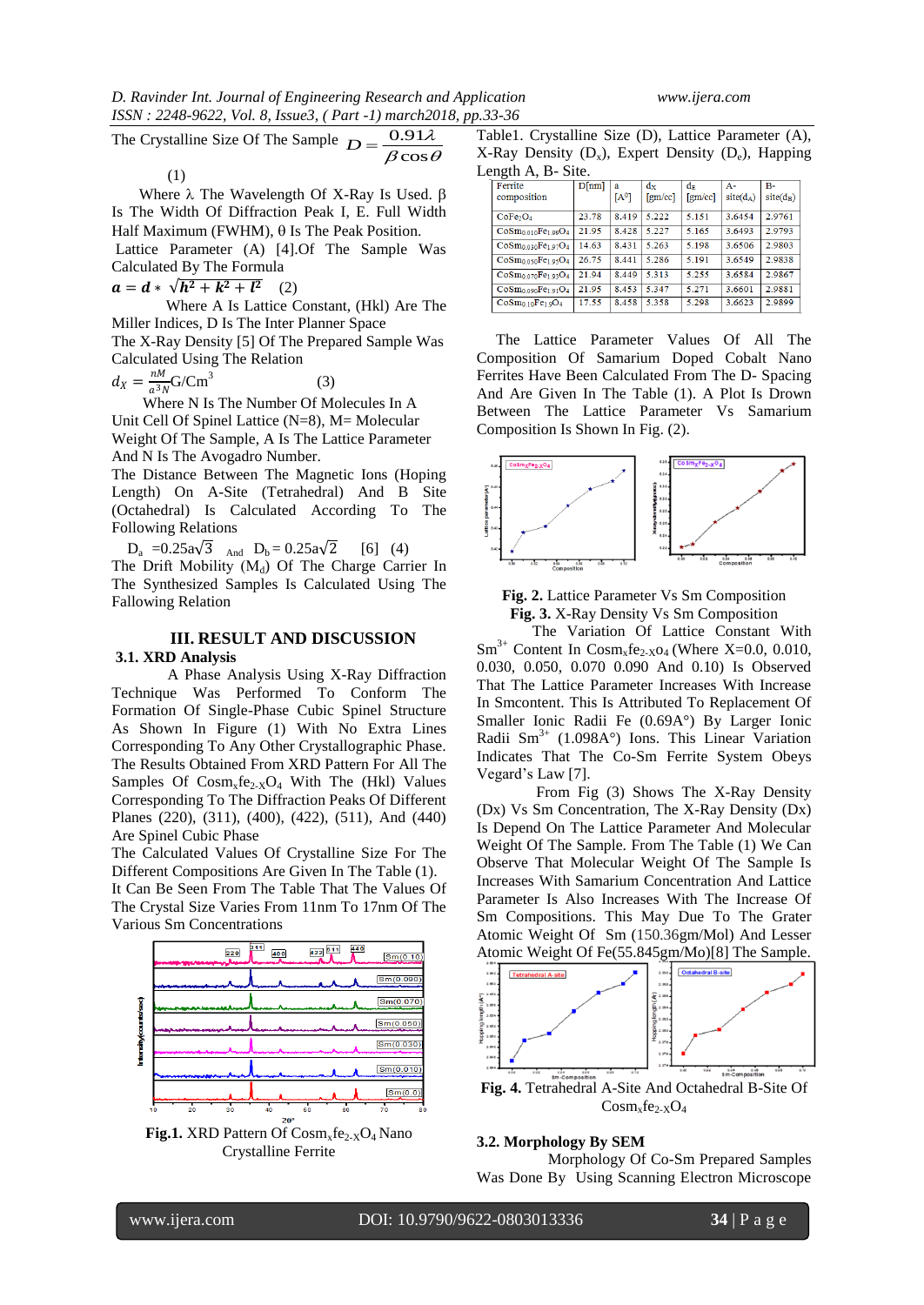(SEM) As The Instrument Ziess Special Edition-18 Where The Secondary Electron Images Were Taken At Different Magnifications To Study The Synthesized Samples Were Shown In Fig (5)



**Fig. 5.** SEM Micrographs Of  $\text{Cosm}_x\text{fe}_{2-X}\text{O}_4\text{ferrites}$ Samples At (X=0.0, 0.010, 0.030, 0.050, 0.070, 0.090 And 0.10)

 The Sem Images Show That The Particles Have An Almost Homogeneous Distribution, And Some Of The Samples Are Agglomerated Form. It Is Evidenced By SEM All The Samples Exhibit A Very Low Porosity And Large Grain Size (52nm-150nm) That The Agglomeration Of Particles Lies In Nano Region. The Particles Were Observed As Uniform Grain (In Different SEM Images) Sizes, The Increasing Sm Content Particle Size Will Be Decreases From 0.010 To 0.050, And Again Increase Sm Content Particle Size Will Increases Upto 0.10.

#### **3.3. Elemental Analysis By EDS**

 By Using The EDS Spectra We Observe The Chemical Composition Of Prepared Samples Of The Elements Present From The Surface To The Internal Of The Solids, And They Are Used To Confirm The Homogeneity Of The Investigated Samples. The Spectra Indicated The Presence Of Elements (O, Fe, Co, And Sm) Without Impurities And Which Indicates The Completeness Of Solid State Reaction. The Edsmicro Graphs Of The Samples Are Shown In Fig (6)



**Fig.6.** EDS Micro Graphs Of  $\overline{Cosm_x}$ fe<sub>2-X</sub>O<sub>4</sub>nano Ferrites

#### **3. 4. Dielectric Properties**

The Study Of The Dielectric Properties Give Valuable Information About The Behaviour Of Electric Charge Carriers Which Leads To Good Result And Explanation Of Conduction Mechanism In Ferrites. The Dielectric Behaviour Is One Of The Most Important Study Of Ferrites Which Is Depend On The Preparation Condition, For Example Sintering Temperature And Time, Type And Quantity Of Additives. The Real Part Dielectric Constants (Εʹ), Imaginary Part Of Dielectric Constant (Εʺ) Results Are Due To The Heterogeneous Structure Of The Ferrite Material. The Frequency Dependence Of Dielectric Constant For The Sample Is Shown In Fig. 8 Then It Can Be Seen That All The Samples Showed Similar Trend In Dielectric Behaviour. I.E. Dielectric Constant Decreased Initially At Room Temperature With Increase In Frequency From (50Hz To 5mhz) And Reached At Constant Value At Higher Frequency. Then After A Certain Increase In Frequency All The Samples Exhibit A Frequency- Independent Behaviour. This Can Be Explained On The Basis Of Maxwell-Wagner Interfacial Type Polarization, Which Is In Agreement With Koop's Theory [9.10].



**Fig. 7.** Variation Of Real Part Of Dielectric Constant (Εʹ) Imaginary Part Of Dielectric Constant (Εʺ) With Frequency

# **IV. CONCLUSION**<br>Citrate Gel Auto

Auto Combustion Technique Is A Convenient Way For Obtaining A Homogeneous Nano Sized Mixed Ferrites, It Is Very Simple And Economical Method Where No Specific Heating Or Cooling Rate Is Required. X-Ray Diffraction Pattern Confirms The Formation Of Cubic Spinel Structure In Single Phase With Standard Data From JCPDS. The Crystalline Size Of The Various Co-Sm Ferrites Was In The Range Of 14 To26 Nm. The Lattice Parameter Has Increased With The Increase Of Sm Concentration In Co-Sm, Ferrites Which Indicate That The Mixed Co-Sm Ferrite System Obay The Vegard's Law. SEM Micrographs Of Various Compositions Indicate The Morphology Of Particles Is Similar. They Reveal Largely Agglomerated. EDS Data Give The Elemental % And Atomic % In The Mixed Co-Sm Ferrites And It Shows The Presence Of (Co, Sm, Fe And O) Without Impurities And Which Indicates The Completeness Of Solid State Reaction. Dielectric